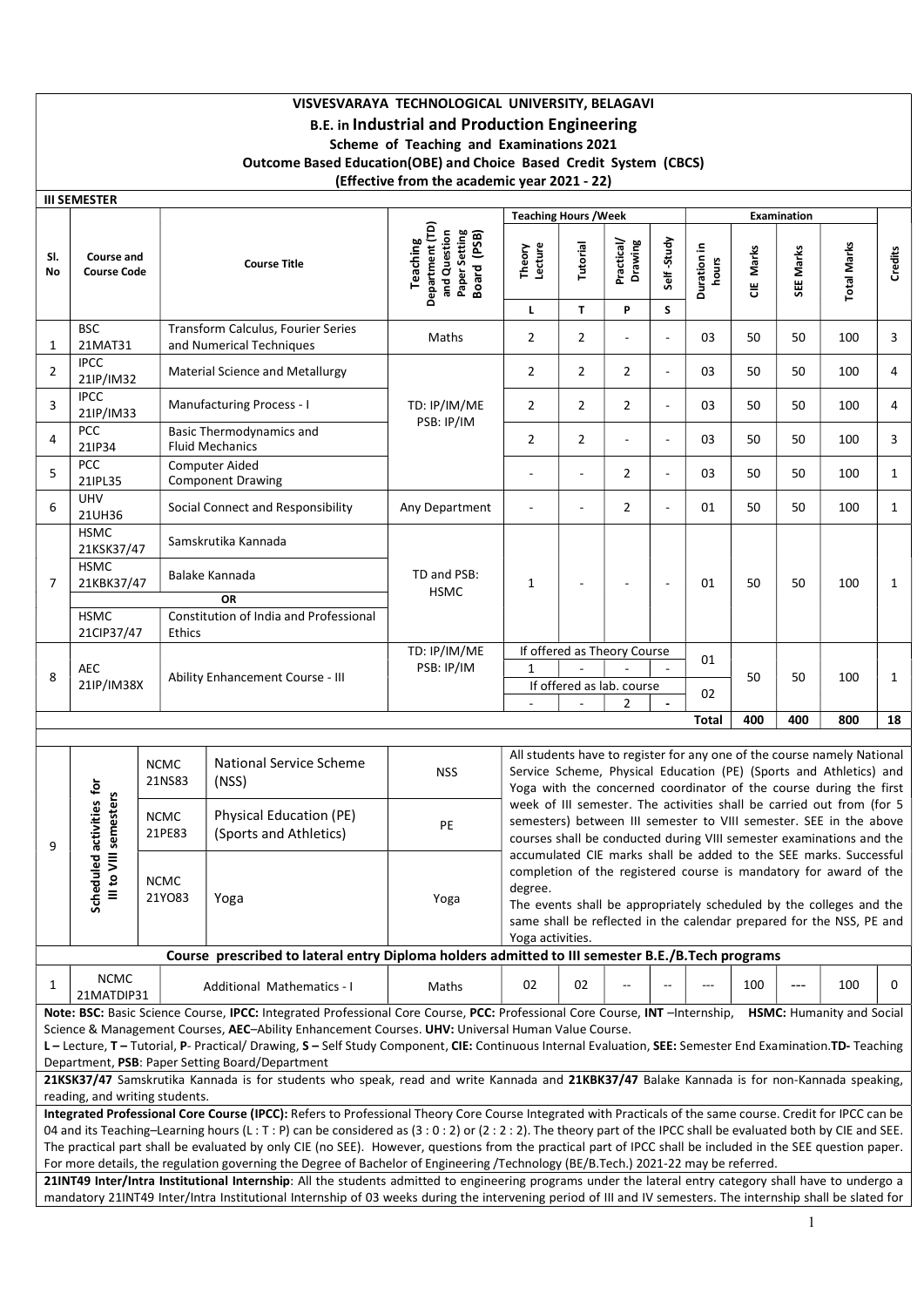CIE only and will not have SEE. The letter grade earned through CIE shall be included in the IV semester grade card. The internship shall be considered as a head of passing and shall be considered for vertical progression and for the award of degree. Those, who do not take up / complete the internship shall be declared fail and shall have to complete during subsequently after satisfying the internship requirements. The faculty coordinator or mentor shall monitor the students' internship progress and interact with them for the successful completion of the internship.

### Non–credit mandatory courses (NCMC):

### (A) Additional Mathematics I and II:

(1) These courses are prescribed for III and IV semesters respectively to lateral entry Diploma holders admitted to III semester of B.E./B.Tech., programs. They shall attend the classes during the respective semesters to complete all the formalities of the course and appear for the Continuous Internal Evaluation (CIE). In case, any student fails to register for the said course/fails to secure the minimum 40 % of the prescribed CIE marks, he/she shall be deemed to have secured an F grade. In such a case, the student has to fulfill the course requirements during subsequent semester/s to earn the qualifying CIE marks. These courses are slated for CIE only and have no SEE.

(2) Additional Mathematics I and II shall not be considered for vertical progression as well as for the calculation of SGPA and CGPA, but completion of the courses shall be mandatory for the award of degree.

(3) Successful completion of the courses Additional Mathematics I and II shall be indicated as satisfactory in the grade card. Non-completion of the courses Additional Mathematics I and II shall be indicated as Unsatisfactory.

#### (B) National Service Scheme/Physical Education (Sport and Athletics)/ Yoga:

(1) Securing 40 % or more in CIE, 35 % or more marks in SEE and 40 % or more in the sum total of CIE + SEE leads to successful completion of the registered course.

(2) In case, students fail to secure 35 % marks in SEE, they have to appear for SEE during the subsequent examinations conducted by the University.

(3) In case, any student fails to register for NSS, PE or Yoga/fails to secure the minimum 40 % of the prescribed CIE marks, he/she shall be deemed to have not completed the requirements of the course. In such a case, the student has to fulfill the course requirements during subsequent semester/s to earn the qualifying CIE marks.

(4) Successful completion of the course shall be indicated as satisfactory in the grade card. Non-completion of the course shall be indicated as Unsatisfactory.

(5)These courses shall not be considered for vertical progression as well as for the calculation of SGPA and CGPA, but completion of the courses shall be mandatory for the award of degree.

|            | <b>Ability Enhancement Course - III</b> |            |                                 |  |  |  |  |  |  |
|------------|-----------------------------------------|------------|---------------------------------|--|--|--|--|--|--|
| 21IP/IM381 | An Overview of Emerging Technologies    | 21IP/IM383 | Introduction to Risk Management |  |  |  |  |  |  |
| 21IP/IM382 | Basics of Industrial Safety             |            |                                 |  |  |  |  |  |  |
|            |                                         |            |                                 |  |  |  |  |  |  |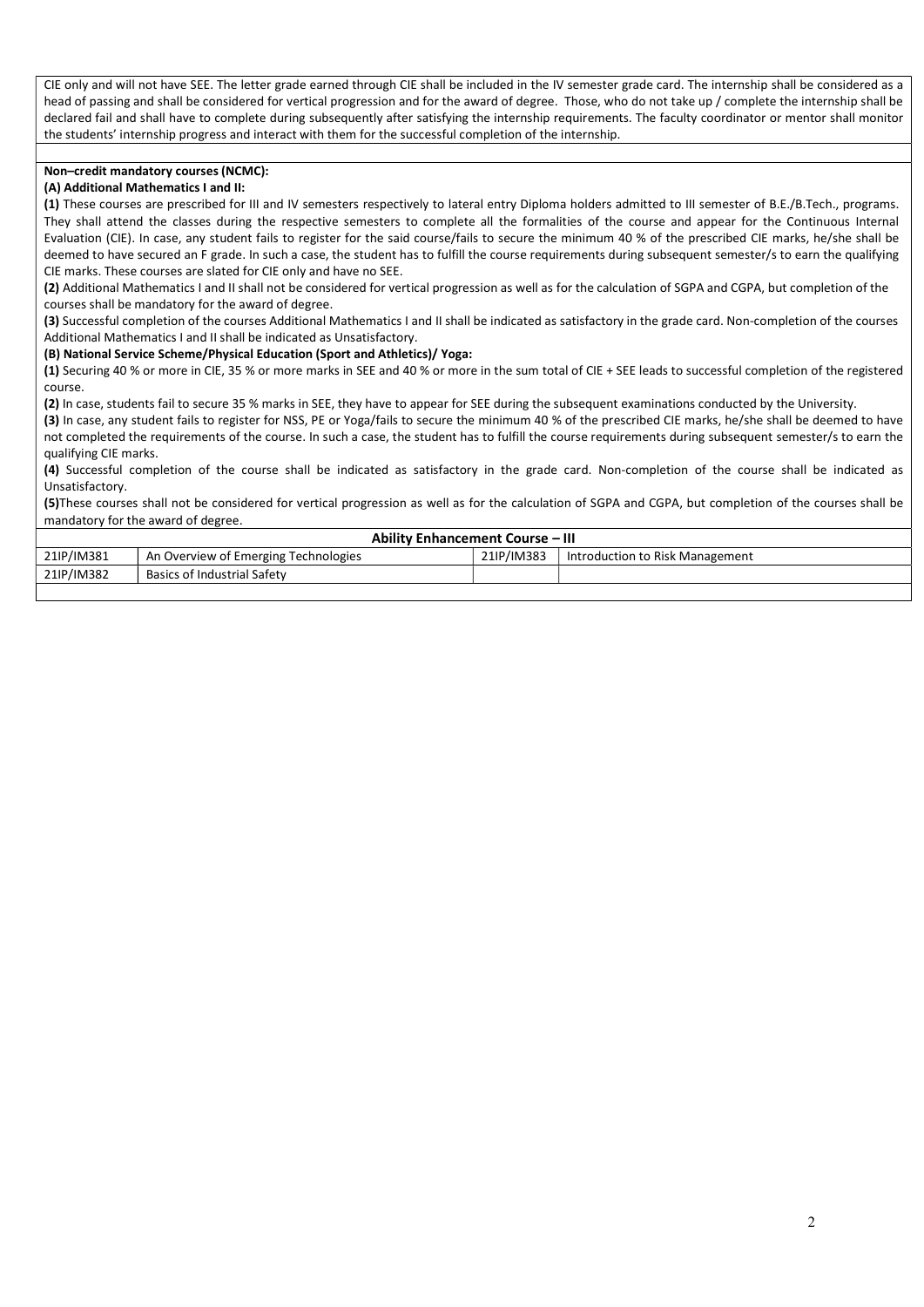## VISVESVARAYA TECHNOLOGICAL UNIVERSITY, BELAGAVI B.E. in Industrial and Production Engineering Scheme of Teaching and Examinations 2021 Outcome-Based Education(OBE) and Choice Based Credit System (CBCS) (Effective from the academic year 2021 - 22)

|                | <b>IV SEMESTER</b>                      |                                                                                                                                                                                                                                                                                                                                                                                                                                                                                                                                                                                                                                                                                                         |                                                                                    |                            |                          |                                                                                                                                                                                                                         |                             |                      |            |                    |                    |                |
|----------------|-----------------------------------------|---------------------------------------------------------------------------------------------------------------------------------------------------------------------------------------------------------------------------------------------------------------------------------------------------------------------------------------------------------------------------------------------------------------------------------------------------------------------------------------------------------------------------------------------------------------------------------------------------------------------------------------------------------------------------------------------------------|------------------------------------------------------------------------------------|----------------------------|--------------------------|-------------------------------------------------------------------------------------------------------------------------------------------------------------------------------------------------------------------------|-----------------------------|----------------------|------------|--------------------|--------------------|----------------|
|                |                                         |                                                                                                                                                                                                                                                                                                                                                                                                                                                                                                                                                                                                                                                                                                         |                                                                                    |                            |                          | <b>Teaching Hours / Week</b>                                                                                                                                                                                            |                             |                      |            | <b>Examination</b> |                    |                |
| SI.<br>No      | <b>Course and</b><br><b>Course Code</b> | <b>Course Title</b>                                                                                                                                                                                                                                                                                                                                                                                                                                                                                                                                                                                                                                                                                     | Department (TD)<br>and Question<br>Paper Setting<br>Board (PSB)<br><b>Teaching</b> | Theory<br>Lecture          | Tutorial                 | Practical/<br>Drawing                                                                                                                                                                                                   | Self-Study                  | Duration in<br>hours | Marks<br>Ξ | SEE Marks          | <b>Total Marks</b> | Credits        |
|                |                                         |                                                                                                                                                                                                                                                                                                                                                                                                                                                                                                                                                                                                                                                                                                         |                                                                                    | L.                         | $\mathbf{T}$             | P                                                                                                                                                                                                                       | S.                          |                      |            |                    |                    |                |
| $\mathbf{1}$   | <b>BSC</b><br>21MATME41                 | Complex Analysis, Probability and<br>Linear Programming                                                                                                                                                                                                                                                                                                                                                                                                                                                                                                                                                                                                                                                 | Maths                                                                              | $\overline{2}$             | $\overline{2}$           |                                                                                                                                                                                                                         | $\sim$                      | 03                   | 50         | 50                 | 100                | 3              |
| $\overline{2}$ | <b>IPCC</b><br>21 IP/IM42               | Mechanical Measurements and<br>Metrology                                                                                                                                                                                                                                                                                                                                                                                                                                                                                                                                                                                                                                                                |                                                                                    | $\overline{2}$             | $\overline{2}$           | $\overline{2}$                                                                                                                                                                                                          | $\sim$                      | 03                   | 50         | 50                 | 100                | $\overline{4}$ |
| 3              | <b>IPCC</b><br>21IP43                   | Manufacturing Process - II                                                                                                                                                                                                                                                                                                                                                                                                                                                                                                                                                                                                                                                                              | TD: IP/IM/ME<br>PSB: IP/IM                                                         | $\overline{2}$             | $\overline{2}$           | $\overline{2}$                                                                                                                                                                                                          | $\overline{\phantom{a}}$    | 03                   | 50         | 50                 | 100                | $\overline{4}$ |
| 4              | PCC<br>21IP44                           | <b>Mechanics of Materials</b>                                                                                                                                                                                                                                                                                                                                                                                                                                                                                                                                                                                                                                                                           |                                                                                    | $\overline{2}$             | $\overline{2}$           |                                                                                                                                                                                                                         | $\sim$                      | 03                   | 50         | 50                 | 100                | 3              |
| 5              | <b>AEC</b><br>21BE45                    | <b>Biology For Engineers</b>                                                                                                                                                                                                                                                                                                                                                                                                                                                                                                                                                                                                                                                                            | BT, CHE, PHY                                                                       | $\overline{2}$             |                          |                                                                                                                                                                                                                         | $\sim$                      | 02                   | 50         | 50                 | 100                | $\overline{2}$ |
| 6              | PCC<br>21IPL46                          | CAD and CAE Lab                                                                                                                                                                                                                                                                                                                                                                                                                                                                                                                                                                                                                                                                                         | TD: IP/IM/ME<br>PSB: IP/IM                                                         |                            | $\overline{\phantom{a}}$ | $\overline{2}$                                                                                                                                                                                                          | $\sim$                      | 03                   | 50         | 50                 | 100                | $\mathbf{1}$   |
|                | <b>HSMC</b><br>21KSK37/47               | Samskrutika Kannada                                                                                                                                                                                                                                                                                                                                                                                                                                                                                                                                                                                                                                                                                     |                                                                                    |                            |                          |                                                                                                                                                                                                                         |                             |                      |            |                    |                    |                |
| $\overline{7}$ | <b>HSMC</b><br>21KBK37/47               | Balake Kannada                                                                                                                                                                                                                                                                                                                                                                                                                                                                                                                                                                                                                                                                                          | <b>HSMC</b>                                                                        | 1                          | $\overline{\phantom{a}}$ |                                                                                                                                                                                                                         | $\overline{\phantom{a}}$    | 01                   | 50         | 50                 | 100                | 1              |
|                |                                         | 0R                                                                                                                                                                                                                                                                                                                                                                                                                                                                                                                                                                                                                                                                                                      |                                                                                    |                            |                          |                                                                                                                                                                                                                         |                             |                      |            |                    |                    |                |
|                | <b>HSMC</b><br>21CIP37/47               | Constitution of India & Professional<br><b>Ethics</b>                                                                                                                                                                                                                                                                                                                                                                                                                                                                                                                                                                                                                                                   |                                                                                    |                            |                          |                                                                                                                                                                                                                         |                             |                      |            |                    |                    |                |
|                |                                         |                                                                                                                                                                                                                                                                                                                                                                                                                                                                                                                                                                                                                                                                                                         |                                                                                    |                            |                          |                                                                                                                                                                                                                         | If offered as theory Course | 01                   |            |                    |                    |                |
| 8              | <b>AEC</b><br>21IP/IM48X                | Ability Enhancement Course- IV                                                                                                                                                                                                                                                                                                                                                                                                                                                                                                                                                                                                                                                                          | TD: IP/IM/ME<br>PSB: IP/IM                                                         | 1                          |                          | If offered as lab. course                                                                                                                                                                                               |                             |                      | 50         | 50                 | 100                | 1              |
|                |                                         |                                                                                                                                                                                                                                                                                                                                                                                                                                                                                                                                                                                                                                                                                                         |                                                                                    |                            |                          | 2                                                                                                                                                                                                                       | $\blacksquare$              | 02                   |            |                    |                    |                |
| 9              | <b>UHV</b><br>21UH49                    | Universal Human Values                                                                                                                                                                                                                                                                                                                                                                                                                                                                                                                                                                                                                                                                                  | Any<br>Department                                                                  | 1                          |                          |                                                                                                                                                                                                                         |                             | 01                   | 50         | 50                 | 100                | 1              |
| 10             | INT<br>21INT49                          | Inter/Intra Institutional Internship                                                                                                                                                                                                                                                                                                                                                                                                                                                                                                                                                                                                                                                                    | <b>Evaluation By</b><br>the<br>appropriate<br>authorities                          | Completed<br>III semester. |                          | during<br>intervening period of II and<br>III semesters by students<br>admitted to first year of<br>BE./B.Tech and during the<br>intervening period of III and<br>IV semesters by Lateral<br>entry students admitted to | the                         | 3                    | 100        | --                 | 100                | 2              |
|                |                                         |                                                                                                                                                                                                                                                                                                                                                                                                                                                                                                                                                                                                                                                                                                         |                                                                                    |                            |                          |                                                                                                                                                                                                                         |                             | Total                | 550        | 450                | 1000               | 22             |
|                |                                         | Course prescribed to lateral entry Diploma holders admitted to III semester of Engineering programs                                                                                                                                                                                                                                                                                                                                                                                                                                                                                                                                                                                                     |                                                                                    |                            |                          |                                                                                                                                                                                                                         |                             |                      |            |                    |                    |                |
| $\mathbf{1}$   | <b>NCMC</b><br>21MATDIP41               | <b>Additional Mathematics - II</b>                                                                                                                                                                                                                                                                                                                                                                                                                                                                                                                                                                                                                                                                      | Maths                                                                              | 02                         | 02                       |                                                                                                                                                                                                                         | $-$                         | $-$                  | 100        | ÷.,                | 100                | 0              |
|                | reading, and writing students.          | Note: BSC: Basic Science Course, IPCC: Integrated Professional Core Course, PCC: Professional Core Course, AEC -Ability Enhancement Courses, HSMC:<br>Humanity and Social Science and Management Courses, UHV- Universal Human Value Courses.<br>L-Lecture, T-Tutorial, P-Practical/Drawing, S-Self Study Component, CIE: Continuous Internal Evaluation, SEE: Semester End Examination.<br>21KSK37/47 Samskrutika Kannada is for students, who speak, read and write Kannada and 21KBK37/47 Balake Kannada is for non-Kannada speaking,<br>Integrated Professional Core Course (IPCC): Refers to Professional Theory Core Course Integrated with Practicals of the same course. Credit for IPCC can be |                                                                                    |                            |                          |                                                                                                                                                                                                                         |                             |                      |            |                    |                    |                |
|                |                                         | 04 and its Teaching - Learning hours (L: T: P) can be considered as (3: 0: 2) or (2: 2: 2). The theory part of the IPCC shall be evaluated both by CIE and<br>SEE. The practical part shall be evaluated by only CIE (no SEE). However, questions from practical part of IPCC shall be included in the SEE question paper.<br>For more details the regulation governing the Degree of Bachelor of Engineering /Technology (BE/B.Tech.) 2021-22 may be referred.<br>Non - credit mandatory course (NCMC):                                                                                                                                                                                                |                                                                                    |                            |                          |                                                                                                                                                                                                                         |                             |                      |            |                    |                    |                |
|                | <b>Additional Mathematics - II:</b>     | (1) Lateral entry Diploma holders admitted to III semester of B.E/B.Tech., shall attend the classes during the IV semester to complete all the formalities of                                                                                                                                                                                                                                                                                                                                                                                                                                                                                                                                           |                                                                                    |                            |                          |                                                                                                                                                                                                                         |                             |                      |            |                    |                    |                |
|                |                                         |                                                                                                                                                                                                                                                                                                                                                                                                                                                                                                                                                                                                                                                                                                         |                                                                                    |                            |                          |                                                                                                                                                                                                                         |                             |                      |            |                    |                    |                |

the course and appear for the Continuous Internal Evaluation (CIE). In case, any student fails to register for the said course/fails to secure the minimum 40 % of the prescribed CIE marks, he/she shall be deemed to have secured an F grade. In such a case, the student has to fulfil the course requirements during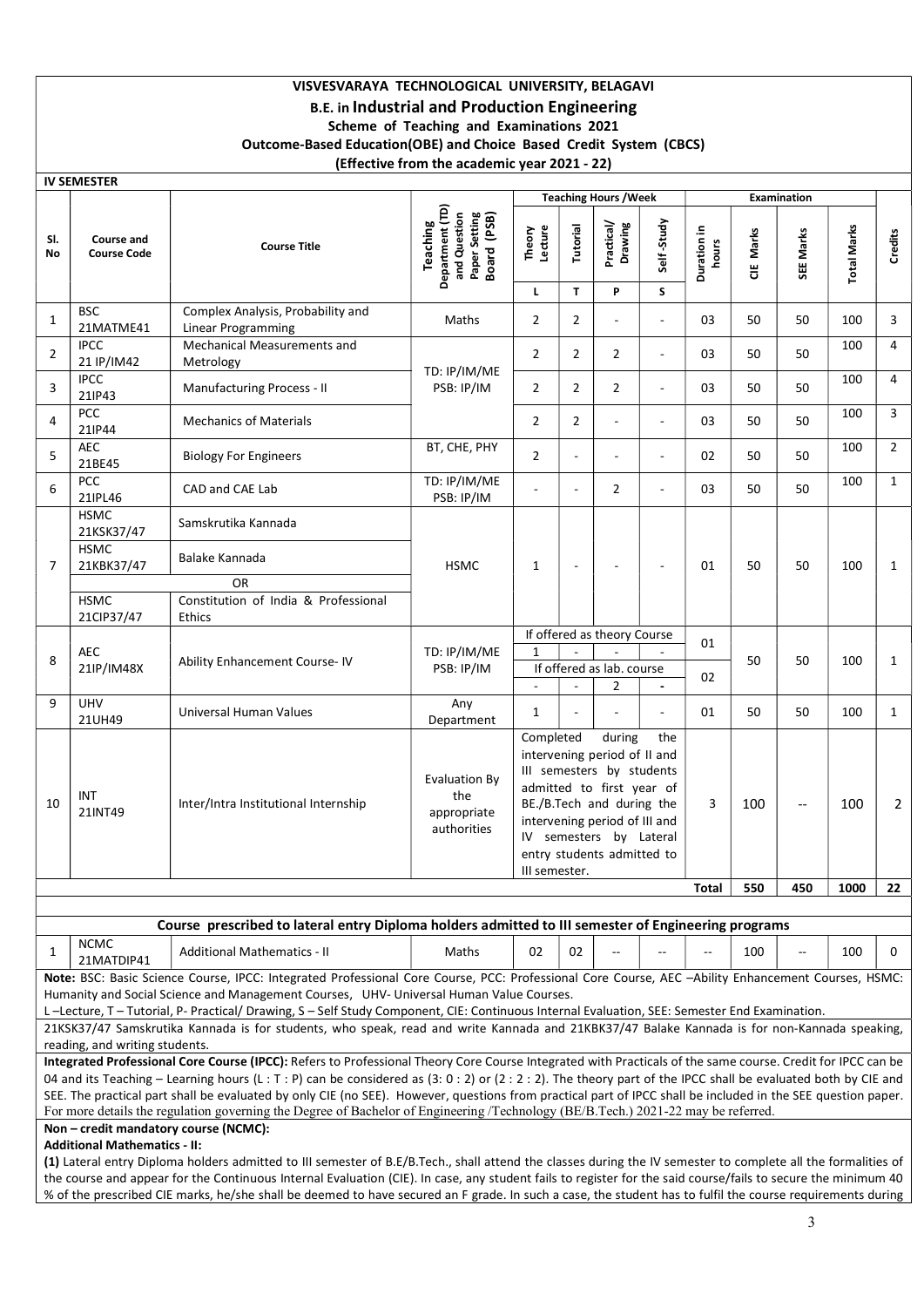subsequent semester/s to earn the qualifying CIE marks. These courses are slated for CIE only and have no SEE. (2) Additional Mathematics I and II shall not be considered for vertical progression as well as for the calculation of SGPA and CGPA, but completion of the courses shall be mandatory for the award of degree.

(3) Successful completion of the course Additional Mathematics II shall be indicated as satisfactory in the grade card. Non-completion of the courses Additional Mathematics II shall be indicated as Unsatisfactory.

|            | <b>Ability Enhancement Course - IV</b>       |            |                                       |
|------------|----------------------------------------------|------------|---------------------------------------|
| 21IP/IM481 | <b>Essentials of New Product Development</b> | 21IP/IM483 | <b>Basics of Financial Management</b> |
| 21IP/IM482 | An overview of Quality Improvement Tools     |            |                                       |

#### Internship of 04 weeks during the intervening period of IV and V semesters; 21INT68 Innovation/ Entrepreneurship/ Societal based Internship.

(1) All the students shall have to undergo a mandatory internship of 04 weeks during the intervening period of IV and V semesters. The internship shall be slated for CIE only and will not have SEE. The letter grade earned through CIE shall be included in the VI semester grade card. The internship shall be considered as a head of passing and shall be considered for vertical progression and for the award of degree. Those, who do not take up / complete the internship shall be considered under F (fail) grade and shall have to complete during subsequently after satisfying the internship requirements.

(2) Innovation / Entrepreneurship Internship shall be carried out at industry, State and Central Government / Non-government organizations (NGOs), micro, small, and medium enterprise (MSMEs), Innovation centres or Incubation centres. Innovation need not be a single major breakthrough; it can also be a series of small or incremental changes. Innovation of any kind can also happen outside of the business world.

Entrepreneurship internships offers a chance to gain hands on experience in the world of entrepreneurship and helps to learn what it takes to run a small entrepreneurial business by performing intern duties with an established company. This experience can then be applied to future business endeavours. Start-ups and small companies are a preferred place to learn the business tack ticks for future entrepreneurs as learning how a small business operates will serve the intern well when he/she manages his/her own company. Entrepreneurship acts as a catalyst to open the minds to creativity and innovation. Entrepreneurship internship can be from several sectors, including technology, small and medium-sized, and the service sector.

### (3) Societal or social internship.

Urbanization is increasing on a global scale; and yet, half the world's population still resides in rural areas and is devoid of many things that urban population enjoy. Rural internship is a work-based activity in which students will have a chance to solve/reduce the problems of the rural place for better living.

As proposed under the AICTE rural internship programme, activities under Societal or social internship, particularly in rural areas, shall be considered for 40 points under AICTE activity point programme.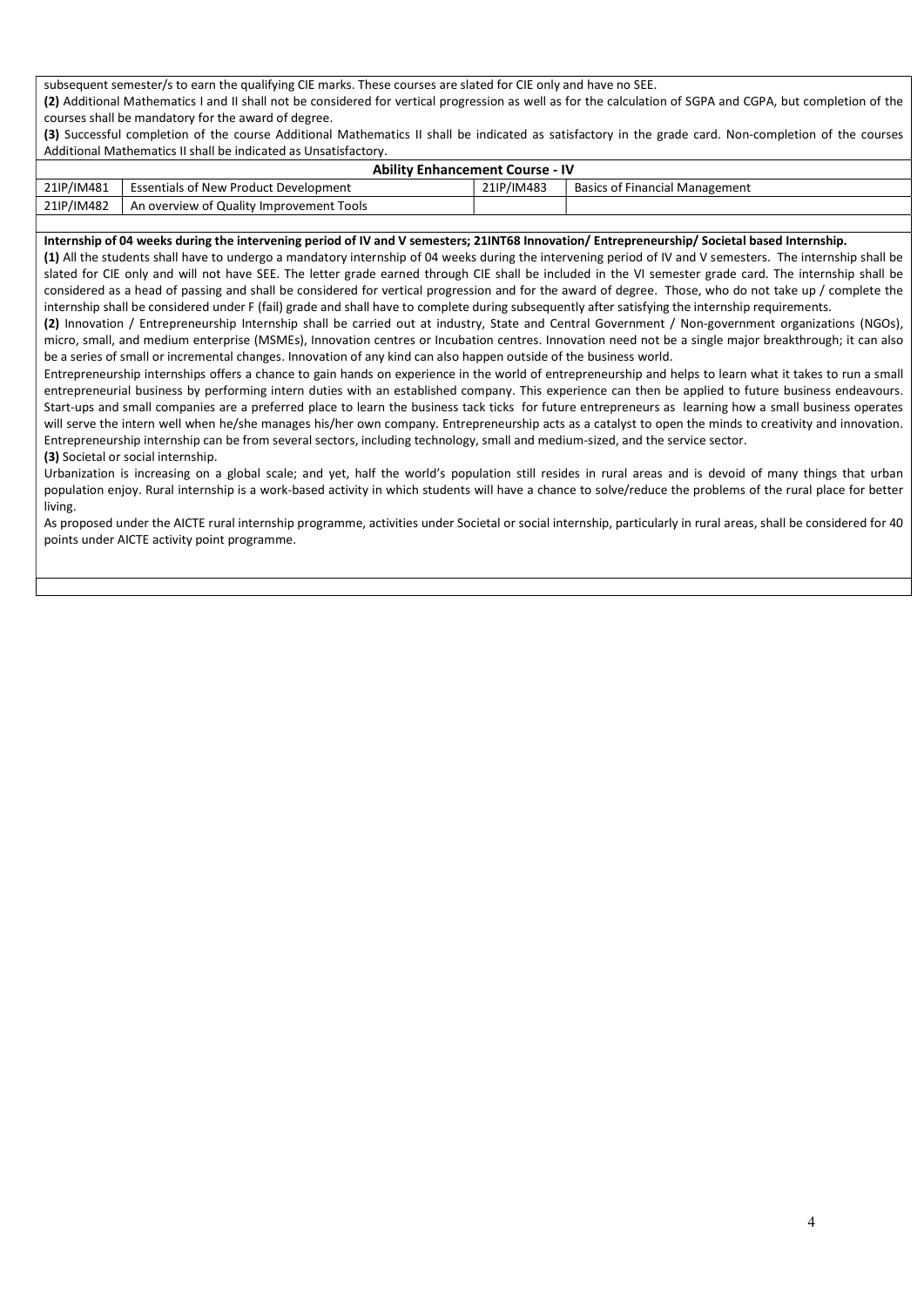## VISVESVARAYA TECHNOLOGICAL UNIVERSITY, BELAGAVI B.E. in Industrial and Production Engineering Scheme of Teaching and Examinations 2021 Outcome Based Education(OBE) and Choice Based Credit System (CBCS) (Effective from the academic year 2021 - 22)

|                                                             | <b>V SEMESTER</b>      |                                                                                                                                                  |                                                                             |                   |                              |                                         |                          |                      |           |             |                    |                |
|-------------------------------------------------------------|------------------------|--------------------------------------------------------------------------------------------------------------------------------------------------|-----------------------------------------------------------------------------|-------------------|------------------------------|-----------------------------------------|--------------------------|----------------------|-----------|-------------|--------------------|----------------|
|                                                             |                        |                                                                                                                                                  |                                                                             |                   | <b>Teaching Hours / Week</b> |                                         |                          |                      |           | Examination |                    |                |
| SI.<br><b>Course and</b><br><b>No</b><br><b>Course Code</b> |                        | <b>Course Title</b>                                                                                                                              | Department (TD)<br>Paper Setting<br>Board (PSB)<br>and Question<br>Teaching | Lecture<br>Theory | Tutorial                     | Practical/<br>Drawing                   | Self-Study               | Duration in<br>hours | CIE Marks | SEE Marks   | <b>Total Marks</b> | Credits        |
|                                                             |                        |                                                                                                                                                  |                                                                             | L                 | $\mathbf{T}$                 | P                                       | S                        |                      |           |             |                    |                |
| $\mathbf{1}$                                                | <b>BSC</b><br>21IP51   | Design of Machine Elements                                                                                                                       |                                                                             | $\overline{2}$    | $\overline{2}$               | $\sim$                                  | $\overline{\phantom{a}}$ | 03                   | 50        | 50          | 100                | 3              |
| $\overline{2}$                                              | <b>IPCC</b><br>21IP52  | Computer Integrated<br>Manufacturing and Automation                                                                                              | TD: IP/IM/ME                                                                | $\overline{2}$    | $\overline{2}$               | $\overline{2}$                          | ÷.                       | 03                   | 50        | 50          | 100                | 4              |
| 3                                                           | PCC<br>21IP/IM53       | Quality Assurance and Reliability                                                                                                                | PSB: IP/IM                                                                  | $\overline{2}$    | $\overline{2}$               |                                         | $\overline{\phantom{a}}$ | 03                   | 50        | 50          | 100                | 3              |
| 4                                                           | <b>PCC</b><br>21IP54   | <b>Hydraulics and Pneumatics</b>                                                                                                                 |                                                                             | $\overline{2}$    | $\overline{2}$               | $\sim$                                  | $\sim$                   | 03                   | 50        | 50          | 100                | 3              |
| 5                                                           | <b>PCC</b><br>21IPL55  | <b>Energy Engineering Lab</b>                                                                                                                    |                                                                             | ÷                 |                              | $\overline{2}$                          | ÷                        | 03                   | 50        | 50          | 100                | 1              |
| 6                                                           | <b>AEC</b><br>21RMI56  | Research Methodology &<br>Intellectual Property Rights                                                                                           | TD: Any Dept.<br>PSB: As identified<br>by University                        | $\overline{2}$    |                              |                                         | $\overline{\phantom{a}}$ | 02                   | 50        | 50          | 100                | $\overline{2}$ |
| $\overline{7}$                                              | <b>HSMC</b><br>21CIV57 | <b>Environmental Studies</b>                                                                                                                     | TD:<br>CE/ENV/CHE/BT<br>PSB: CE                                             | $\mathbf{1}$      |                              |                                         | ٠                        | $\mathbf{1}$         | 50        | 50          | 100                | $\mathbf{1}$   |
|                                                             |                        |                                                                                                                                                  |                                                                             |                   |                              | If offered as Theory courses            |                          | 01                   |           |             |                    |                |
| 8                                                           | <b>AEC</b>             | Ability Enhancement Course-V                                                                                                                     | TD: IP/IM/ME<br>PSB: IP/IM                                                  | $\mathbf{1}$      |                              |                                         |                          |                      | 50        | 50          | 100                | 1              |
|                                                             | 21IP/IM58X             |                                                                                                                                                  |                                                                             |                   |                              | If offered as lab. courses              |                          | 02                   |           |             |                    |                |
|                                                             |                        |                                                                                                                                                  |                                                                             |                   |                              | 2                                       |                          |                      |           |             |                    |                |
|                                                             |                        |                                                                                                                                                  |                                                                             |                   |                              |                                         |                          | <b>Total</b>         | 400       | 400         | 800                | 18             |
|                                                             | 21IP/IM581             | <b>Elements of Developing Management Skills</b>                                                                                                  | Ability Enhancement Course - IV                                             | 21IP/IM583        |                              | Introduction to Maintenance Engineering |                          |                      |           |             |                    |                |
|                                                             | 21IP/IM582             | <b>Basics of Rapid Prototyping</b>                                                                                                               |                                                                             |                   |                              |                                         |                          |                      |           |             |                    |                |
|                                                             |                        |                                                                                                                                                  |                                                                             |                   |                              |                                         |                          |                      |           |             |                    |                |
|                                                             |                        | Note: BSC: Basic Science Course, PCC: Professional Core Course, IPCC: Integrated Professional Core Course, AEC -Ability Enhancement Course INT - |                                                                             |                   |                              |                                         |                          |                      |           |             |                    |                |
|                                                             |                        | lategrable UCMC University and Carly Crisis & Menagement Crimers                                                                                 |                                                                             |                   |                              |                                         |                          |                      |           |             |                    |                |

Internship, HSMC: Humanity and Social Science & Management Courses.

L –Lecture, T – Tutorial, P- Practical/ Drawing, S – Self Study Component, CIE: Continuous Internal Evaluation, SEE: Semester End Examination.

Integrated Professional Core Course (IPCC): refers to Professional Theory Core Course Integrated with Practical of the same course. Credit for IPCC can be 04 and its Teaching – Learning hours (L : T : P) can be considered as (3 : 0 : 2) or (2 : 2 : 2). Theory part of the IPCC shall be evaluated both by CIE and SEE. The practical part shall be evaluated by CIE only and there shall be no SEE. For more details the regulation governing the Degree of Bachelor of Engineering /Technology (BE/B.Tech.) 2021-22 may be referred.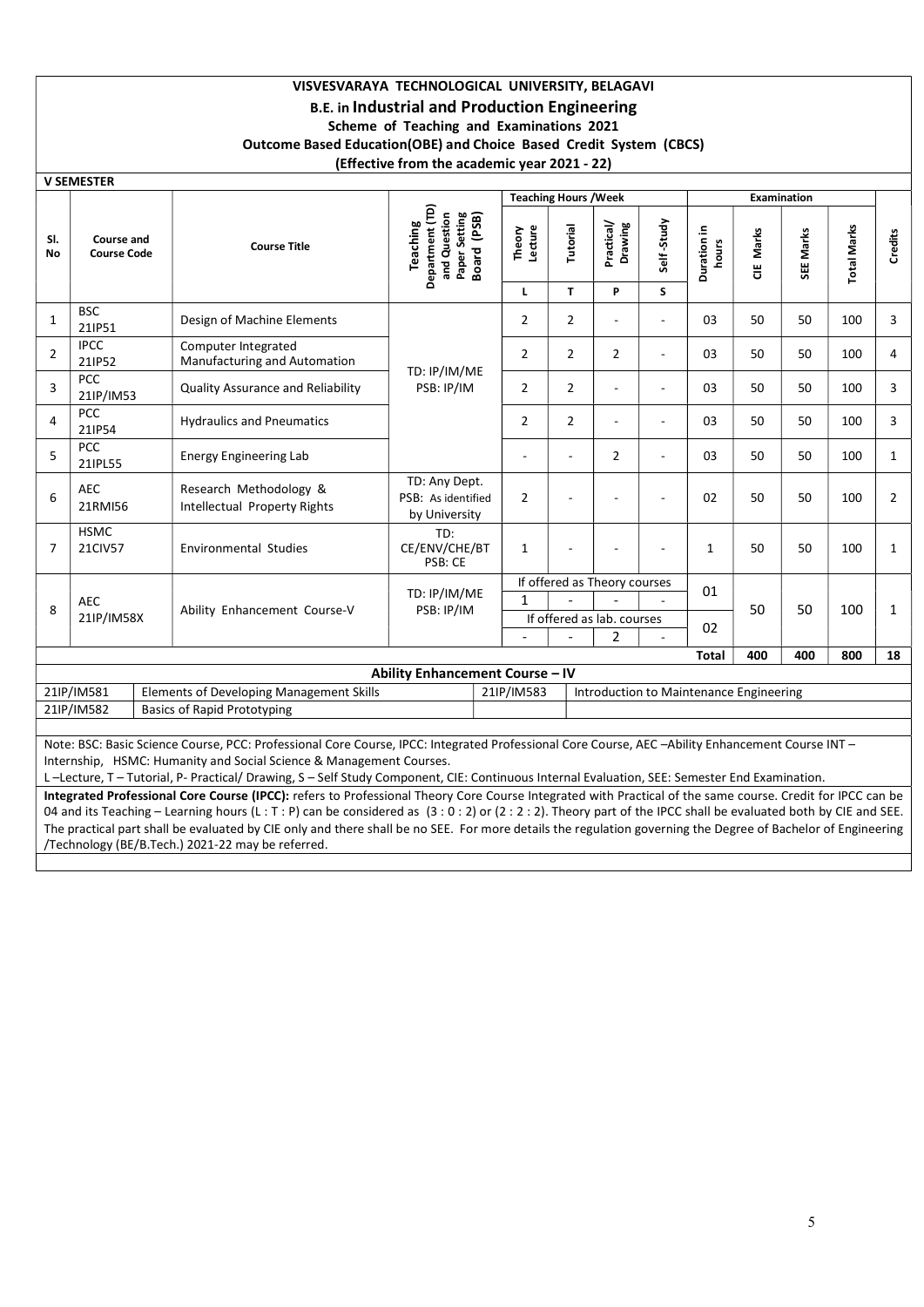# VISVESVARAYA TECHNOLOGICAL UNIVERSITY, BELAGAVI B.E. in Industrial and Production Engineering Scheme of Teaching and Examinations 2021 Outcome-Based Education(OBE) and Choice Based Credit System (CBCS) (Effective from the academic year 2021 - 22)

VI SEMESTER

|                  |                                  |                                                     |                                                                                      | <b>Teaching Hours / Week</b>                                                 |                |                       |                          |                      |            | Examination              |                    |                |
|------------------|----------------------------------|-----------------------------------------------------|--------------------------------------------------------------------------------------|------------------------------------------------------------------------------|----------------|-----------------------|--------------------------|----------------------|------------|--------------------------|--------------------|----------------|
| SI.<br><b>No</b> | Course and<br><b>Course Code</b> | <b>Course Title</b>                                 | Department (TD)<br>Setting<br>I (PSB)<br>and Question<br>Teaching<br>Board<br>Paper: | Theory<br>Lecture                                                            | Tutorial       | Practical/<br>Drawing | Self-Study               | Duration in<br>hours | Marks<br>쁭 | Marks<br><b>SEE</b>      | <b>Total Marks</b> | <b>Credits</b> |
|                  |                                  |                                                     |                                                                                      | L                                                                            | T              | P                     | S                        |                      |            |                          |                    |                |
| $\mathbf{1}$     | HSMC<br>21IP/IM61                | Management and Entrepreneurship                     |                                                                                      | 2                                                                            | $\overline{2}$ |                       | $\overline{\phantom{a}}$ | 03                   | 50         | 50                       | 100                | 3              |
| $\overline{2}$   | <b>IPCC</b><br>21IP62            | Work Study and Ergonomics                           |                                                                                      | $\overline{2}$                                                               | $\overline{2}$ | 2                     | $\overline{\phantom{a}}$ | 03                   | 50         | 50                       | 100                | 4              |
| $\overline{3}$   | <b>PCC</b><br>21IP63             | <b>Operations Research</b>                          | TD: IP/IM/ME                                                                         | $\overline{2}$                                                               | $\overline{2}$ |                       | $\overline{\phantom{a}}$ | 03                   | 50         | 50                       | 100                | 3              |
| 4                | <b>PEC</b><br>21IP64X            | Professional Elective Course - I                    | PSB: IP/IM                                                                           | 2                                                                            | $\overline{2}$ |                       | $\overline{\phantom{a}}$ | 03                   | 50         | 50                       | 100                | 3              |
| 5                | <b>OEC</b><br>21IP65X            | Open Elective Course-I                              |                                                                                      | $\overline{2}$                                                               | 2              |                       | $\overline{\phantom{a}}$ | 03                   | 50         | 50                       | 100                | 3              |
| 6                | <b>PCC</b><br>21IPL66            | Software Applications Lab                           |                                                                                      |                                                                              |                | 2                     |                          | 03                   | 50         | 50                       | 100                | $\mathbf{1}$   |
| $\overline{7}$   | <b>MP</b><br>21IPMP67            | Mini Project                                        |                                                                                      | Two contact hours /week for interaction<br>between the faculty and students. |                |                       |                          |                      |            | $\overline{\phantom{a}}$ | 100                | $\overline{2}$ |
| 8                | INT<br>21INT68                   | Innovation/Entrepreneurship<br>/Societal Internship |                                                                                      | Completed during the intervening period of IV<br>and V semesters.            |                |                       |                          |                      |            | $\overline{\phantom{a}}$ | 100                | 3              |
|                  |                                  |                                                     |                                                                                      |                                                                              |                |                       |                          | Total                | 500        | 300                      | 800                | 22             |

| <b>Professional Elective - I</b> |                        |            |                                     |  |  |  |  |  |  |
|----------------------------------|------------------------|------------|-------------------------------------|--|--|--|--|--|--|
| 21IP641                          | Kinematics of Machines | 21IP643    | <b>Engineering Economy</b>          |  |  |  |  |  |  |
| 21IP/IM642                       | Composite Materials    | 21IP/IM644 | <b>Advanced Machining Processes</b> |  |  |  |  |  |  |
|                                  |                        |            |                                     |  |  |  |  |  |  |

|            | Open Electives – I offered by the Department to other Department students |            |                                                     |
|------------|---------------------------------------------------------------------------|------------|-----------------------------------------------------|
| 21IP/IM651 | <b>Total Quality Management</b>                                           | 21IP/IM654 | Industrial Hygiene & Occupational Safety and Health |
| 21IP/IM652 | Value Engineering                                                         | 21IP655    | Industrial Robotics                                 |
| 21IP/IM653 | Management Information Systems                                            |            |                                                     |
|            |                                                                           |            |                                                     |

Note: HSMC: Humanity and Social Science & Management Courses, IPCC: Integrated Professional Core Course, PCC: Professional Core Course, PEC: Professional Elective Courses, OEC-Open Elective Course, MP -Mini Project, INT -Internship.

L - Lecture, T - Tutorial, P - Practical / Drawing, S - Self Study Component, CIE: Continuous Internal Evaluation, SEE: Semester End Examination.

Integrated Professional Core Course (IPCC): Refers to Professional Theory Core Course Integrated with Practical of the same course. Credit for IPCC can be 04 and its Teaching – Learning hours (L : T : P) can be considered as  $(3:0:2)$  or  $(2:2:2)$ . The theory part of the IPCC shall be evaluated both by CIE and SEE. The practical part shall be evaluated by CIE only and there shall be no SEE. For more details, the regulation governing the Degree of Bachelor of Engineering /Technology (BE/B.Tech) 2021-22 may be referred.

### Professional Elective Courses (PEC):

A professional elective (PEC) course is intended to enhance the depth and breadth of educational experience in the Engineering and Technology curriculum. Multidisciplinary courses that are added supplement the latest trend and advanced technology in the selected stream of engineering. Each group will provide an option to select one course out of five courses. The minimum students' strength for offering professional electives is 10. However, this conditional shall not be applicable to cases where the admission to the programme is less than 10.

#### Open Elective Courses:

Students belonging to a particular stream of Engineering and Technology are not entitled for the open electives offered by their parent Department. However, they can opt an elective offered by other Departments, provided they satisfy the prerequisite condition if any. Registration to open electives shall be documented under the guidance of the Program Coordinator/ Advisor/Mentor.

Selection of an open elective shall not be allowed if,

- (i) The candidate has studied the same course during the previous semesters of the program.
- (ii) The syllabus content of open electives is similar to that of the Departmental core courses or professional electives.
- (iii) A similar course, under any category, is prescribed in the higher semesters of the program.

In case, any college is desirous of offering a course (not included in the Open Elective List of the University) from streams such as Law, Business (MBA), Medicine, Arts, Commerce, etc., can seek permission, at least one month before the commencement of the semester, from the University by submitting a copy of the syllabus along with the details of expertise available to teach the same in the college.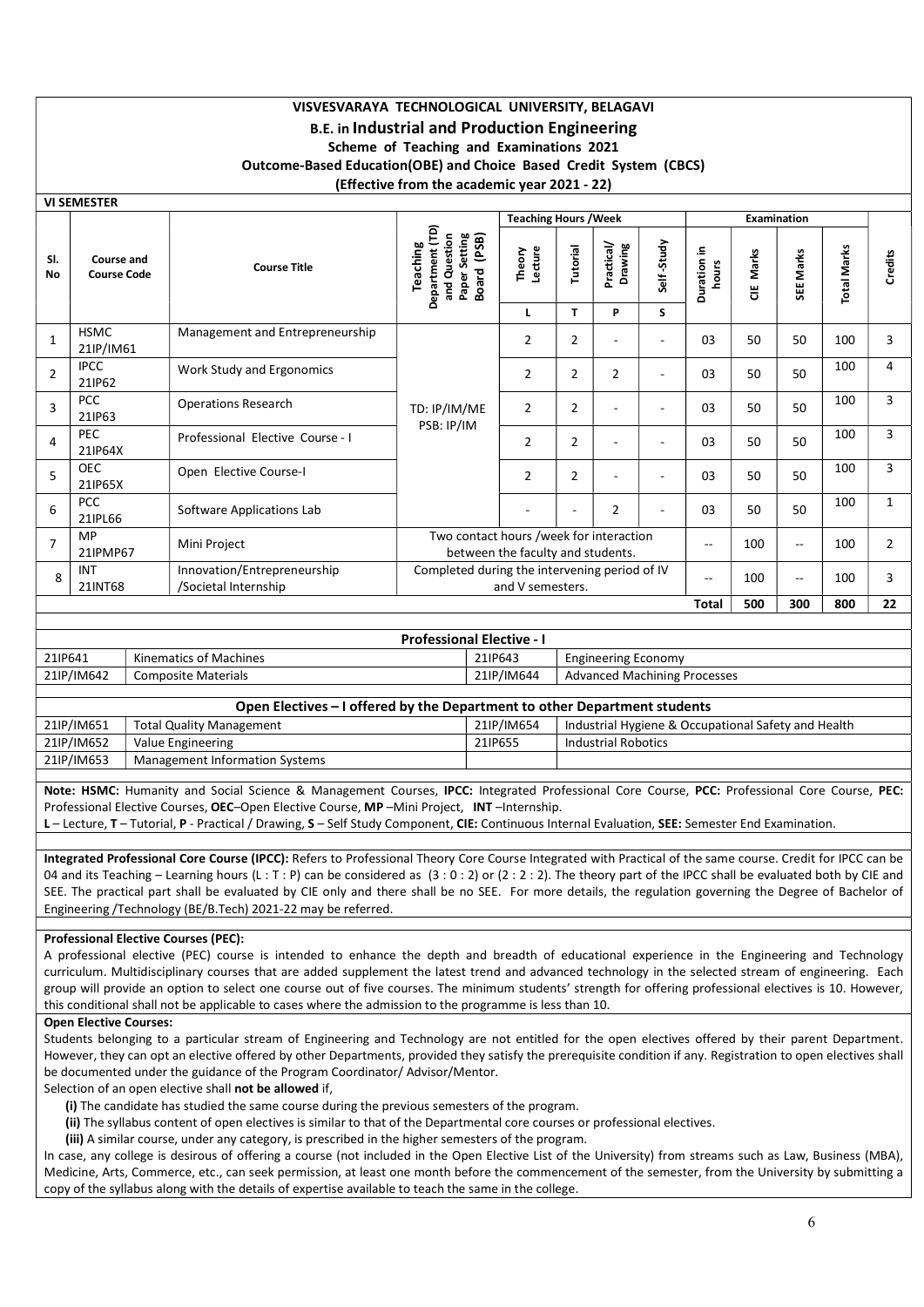The minimum students' strength for offering open electives is 10. However, this conditional shall not be applicable to cases where the admission to the programme is less than 10.

Mini-project work: Mini Project is a laboratory-oriented course which will provide a platform to students to enhance their practical knowledge and skills by the development of small systems/applications.

Based on the ability/abilities of the student/s and recommendations of the mentor, a single discipline or a multidisciplinary Mini- project can be assigned to an individual student or to a group having not more than 4 students.

#### CIE procedure for Mini-project:

(i) Single discipline: The CIE marks shall be awarded by a committee consisting of the Head of the concerned Department and two faculty members of the Department, one of them being the Guide. The CIE marks awarded for the Mini-project work shall be based on the evaluation of project report, project presentation skill, and question and answer session in the ratio of 50:25:25. The marks awarded for the project report shall be the same for all the batch mates.

(ii) Interdisciplinary: Continuous Internal Evaluation shall be group-wise at the college level with the participation of all the guides of the project.

The CIE marks awarded for the Mini-project shall be based on the evaluation of project report, project presentation skill, and question and answer session in the ratio 50:25:25. The marks awarded for the project report shall be the same for all the batch mates.

#### No SEE component for Mini-Project.

### VII semester Class work and Research Internship /Industry Internship (21INT82)

#### Swapping Facility

Institutions can swap VII and VIII Semester Scheme of Teaching and Examinations to accommodate research internship/ industry internship after the VI semester.

(2) Credits earned for the courses of VII and VIII Semester Scheme of Teaching and Examinations shall be counted against the corresponding semesters whether VII or VIII semester is completed during the beginning of IV year or later part of IV year of the program. Elucidation:

At the beginning of IV year of the programme i.e., after VI semester, VII semester class work and VIII semester Research Internship /Industrial Internship shall be permitted to be operated simultaneously by the University so that students have ample opportunity for internship. In other words, a good percentage of the class shall attend VII semester class work and similar percentage of others shall attend to Research Internship or Industrial Internship.

Research/Industrial Internship shall be carried out at an Industry, NGO, MSME, Innovation centre, Incubation centre, Start-up, Centres of Excellence (CoE), Study Centre established in the parent institute and /or at reputed research organizations / institutes. The internship can also be rural internship.

The mandatory Research internship /Industry internship is for 24 weeks. The internship shall be considered as a head of passing and shall be considered for the award of degree. Those, who do not take up/complete the internship shall be declared fail and shall have to complete during the subsequent University examination after satisfying the internship requirements.

#### INT21INT82 Research Internship / Industry Internship / Rural Internship

Research internship: A research internship is intended to offer the flavour of current research going on in the research field. It helps students get familiarized with the field and imparts the skill required for carrying out research.

Industry internship: Is an extended period of work experience undertaken by students to supplement their degree for professional development. It also helps them learn to overcome unexpected obstacles and successfully navigate organizations, perspectives, and cultures. Dealing with contingencies helps students recognize, appreciate, and adapt to organizational realities by tempering their knowledge with practical constraints.

Rural internship: A long-term goal, as proposed under the AICTE rural internship programme, shall be counted as rural internship activity.

The student can take up Interdisciplinary Research Internship or Industry Internship.

The faculty coordinator or mentor has to monitor the students' internship progress and interact with them to guide for the successful completion of the internship.

The students are permitted to carry out the internship anywhere in India or abroad. University shall not bear any expenses incurred in respect of internship.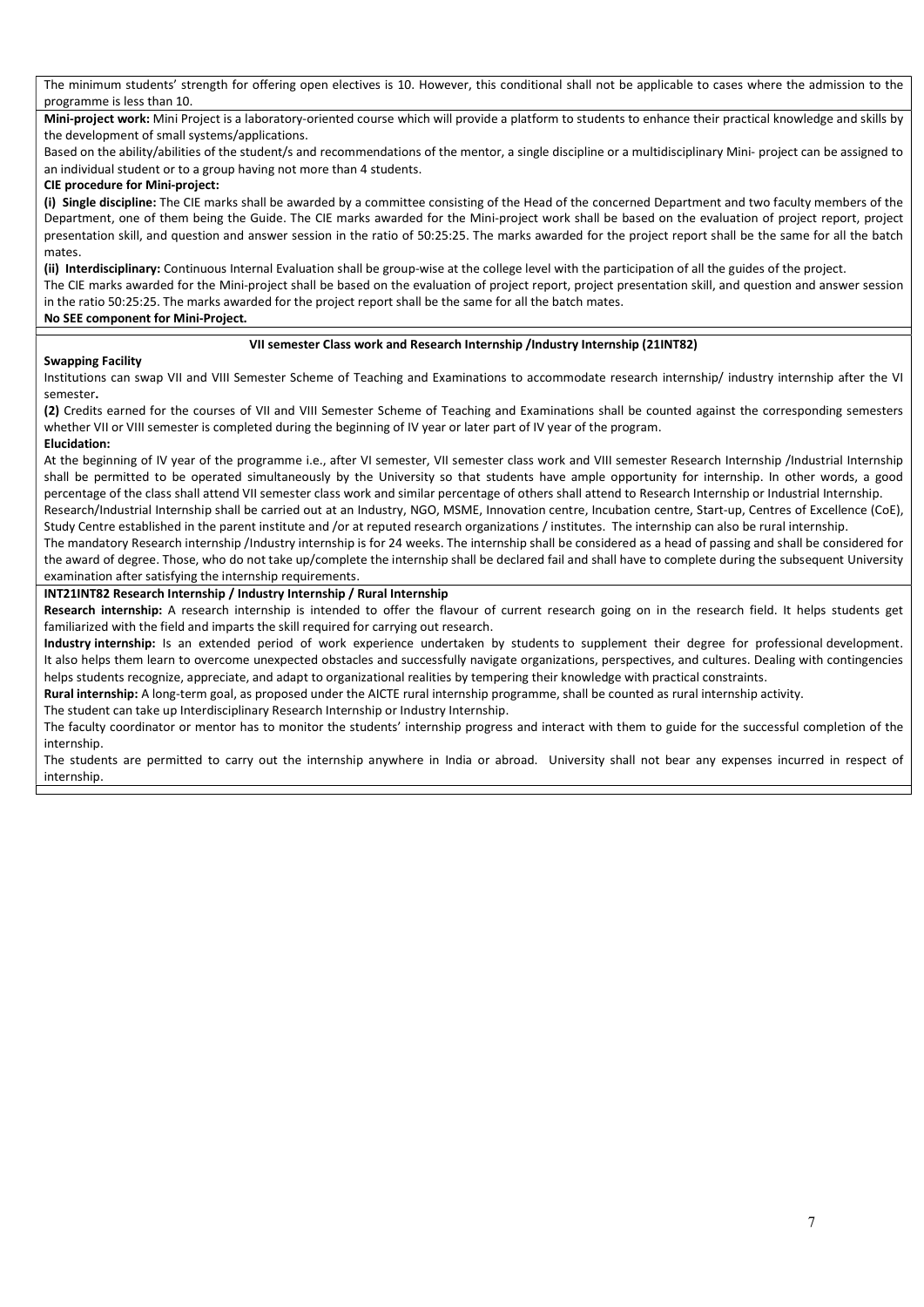## VISVESVARAYA TECHNOLOGICAL UNIVERSITY, BELAGAVI B.E. in Industrial and Production Engineering Scheme of Teaching and Examinations 2021

Outcome Based Education(OBE) and Choice Based Credit System (CBCS)

(Effective from the academic year 2021 - 22)

|                                           |                                                         | Swappable VII and VIII SEMESTER         |                                                            |                                                                              |                                                                              |                              |                                                                                 |                      |                                    |           |                          |                    |                |   |
|-------------------------------------------|---------------------------------------------------------|-----------------------------------------|------------------------------------------------------------|------------------------------------------------------------------------------|------------------------------------------------------------------------------|------------------------------|---------------------------------------------------------------------------------|----------------------|------------------------------------|-----------|--------------------------|--------------------|----------------|---|
|                                           | VII SEMESTER                                            |                                         |                                                            |                                                                              |                                                                              | <b>Teaching Hours / Week</b> |                                                                                 |                      |                                    |           | <b>Examination</b>       |                    |                |   |
| SI.<br>No                                 |                                                         | <b>Course and</b><br><b>Course Code</b> | <b>Course Title</b>                                        | Department (TD)<br>Paper Setting<br>and Question<br>Board (PSB)<br>Teaching  | Lecture<br>Theory                                                            | Tutorial                     | Practical/<br>Drawing                                                           | Self-Study           | Duration in<br>hours               | CIE Marks | SEE Marks                | <b>Total Marks</b> | Credits        |   |
|                                           |                                                         |                                         |                                                            |                                                                              | L                                                                            | T                            | P                                                                               | S                    |                                    |           |                          |                    |                |   |
| 1                                         | PCC<br>21IP71                                           |                                         | Artificial Intelligence and<br>Manufacturing               |                                                                              | $\overline{2}$                                                               | $\overline{2}$               | ÷,                                                                              |                      | 3                                  | 50        | 50                       | 100                | 3              |   |
| $\overline{2}$                            | <b>PCC</b><br>21IP/IM72                                 |                                         | Micro Economic Theory                                      | TD: IP/IM/ME<br>PSB: IP/IM                                                   | $\mathbf{1}$                                                                 | $\overline{2}$               | ä,                                                                              | ÷,                   | 3                                  | 50        | 50                       | 100                | $\overline{2}$ |   |
| 3                                         | PEC<br>21IP73X                                          |                                         | Professional Elective Course-II                            |                                                                              |                                                                              | $\overline{2}$               | $\overline{2}$                                                                  | ÷,                   |                                    | 3         | 50                       | 50                 | 100            | 3 |
| 4                                         | <b>PEC</b><br>21IP74X                                   |                                         | Professional Elective Course-III                           |                                                                              | 2                                                                            | $\overline{2}$               | ÷,                                                                              | $\overline{a}$       | 3                                  | 50        | 50                       | 100                | 3              |   |
| 5                                         | <b>OEC</b><br>21IP75X                                   |                                         | Open Elective Course-II                                    |                                                                              | $\overline{2}$                                                               | $\overline{2}$               |                                                                                 |                      | 3                                  | 50        | 50                       | 100                | 3              |   |
| 6                                         | Project<br>21IPP76                                      |                                         | Project work                                               | Two contact hours /week for interaction<br>between the faculty and students. |                                                                              |                              |                                                                                 |                      | 3                                  | 100       | 100                      | 200                | 10             |   |
|                                           |                                                         |                                         |                                                            |                                                                              |                                                                              |                              |                                                                                 |                      | <b>Total</b>                       | 350       | 350                      | 700                | 24             |   |
|                                           | <b>VIII SEMESTER</b>                                    |                                         |                                                            |                                                                              |                                                                              |                              |                                                                                 |                      |                                    |           |                          |                    |                |   |
|                                           |                                                         |                                         |                                                            |                                                                              |                                                                              | <b>Teaching Hours / Week</b> |                                                                                 |                      | Examination                        |           |                          |                    |                |   |
| SI.<br><b>No</b>                          | Course and<br><b>Course Title</b><br><b>Course Code</b> |                                         | Department<br><b>Teaching</b>                              | Lecture<br>Theory                                                            | Tutorial                                                                     | Practical/<br>Drawing        | Self-Study                                                                      | Duration in<br>hours | CIE Marks                          | SEE Marks | <b>Total Marks</b>       | Credits            |                |   |
|                                           |                                                         |                                         |                                                            |                                                                              | L<br>One contact hour /week for interaction                                  | T                            | P                                                                               | S                    |                                    |           |                          |                    |                |   |
| 1                                         | Seminar<br>21IPS81                                      |                                         | <b>Technical Seminar</b>                                   |                                                                              | between the faculty and students.                                            |                              |                                                                                 |                      | 100<br>$-$                         |           | $\overline{\phantom{a}}$ | 100                | 01             |   |
| 2                                         | INT<br>21INT82                                          |                                         | Research Internship/ Industry<br>Internship                |                                                                              | Two contact hours /week for interaction<br>between the faculty and students. |                              |                                                                                 |                      | 03<br>(Batch<br>wise)              | 100       | 100                      | 200                | 15             |   |
| 3                                         |                                                         | 21NS83                                  | National Service Scheme (NSS)                              | <b>NSS</b>                                                                   |                                                                              |                              |                                                                                 |                      |                                    |           |                          |                    |                |   |
|                                           | <b>NCMC</b>                                             | 21PE83                                  | Physical Education (PE) (Sports and<br>Athletics)          | PE                                                                           |                                                                              |                              | Completed during the<br>intervening period of III<br>semester to VIII semester. |                      |                                    | 50        | 50                       | 100                | 0              |   |
|                                           |                                                         | 21YO83                                  | Yoga                                                       | Yoga                                                                         |                                                                              |                              |                                                                                 |                      |                                    |           |                          |                    |                |   |
|                                           |                                                         |                                         |                                                            |                                                                              |                                                                              |                              |                                                                                 |                      | <b>Total</b>                       | 250       | 150                      | 400                | 16             |   |
|                                           |                                                         |                                         |                                                            | <b>Professional Elective - II</b>                                            |                                                                              |                              |                                                                                 |                      |                                    |           |                          |                    |                |   |
|                                           | 21IP/IM731                                              |                                         | Non-Destructive Testing                                    |                                                                              | 21IP734                                                                      |                              |                                                                                 |                      | Facility Planning and Design       |           |                          |                    |                |   |
| 21IP732                                   | 21IP/IM733                                              |                                         | <b>Operations Management</b><br>Just In Time Manufacturing |                                                                              | 21IP/IM735                                                                   |                              |                                                                                 |                      | <b>Tool Engineering and Design</b> |           |                          |                    |                |   |
|                                           |                                                         |                                         |                                                            |                                                                              |                                                                              |                              |                                                                                 |                      |                                    |           |                          |                    |                |   |
|                                           |                                                         |                                         |                                                            | <b>Professional Elective - III</b>                                           |                                                                              |                              |                                                                                 |                      |                                    |           |                          |                    |                |   |
|                                           | 21IP/IM741                                              |                                         | Simulation and Modelling of Manufacturing Systems          |                                                                              | 21IP/IM744                                                                   |                              | <b>Advanced Joining Processes</b>                                               |                      |                                    |           |                          |                    |                |   |
| 21IP/IM742<br><b>Marketing Management</b> |                                                         |                                         |                                                            |                                                                              | 21IP/IM745                                                                   |                              | Mechatronics                                                                    |                      |                                    |           |                          |                    |                |   |
|                                           | 21IP/IM743                                              |                                         | Human Resource Management                                  |                                                                              |                                                                              |                              |                                                                                 |                      |                                    |           |                          |                    |                |   |